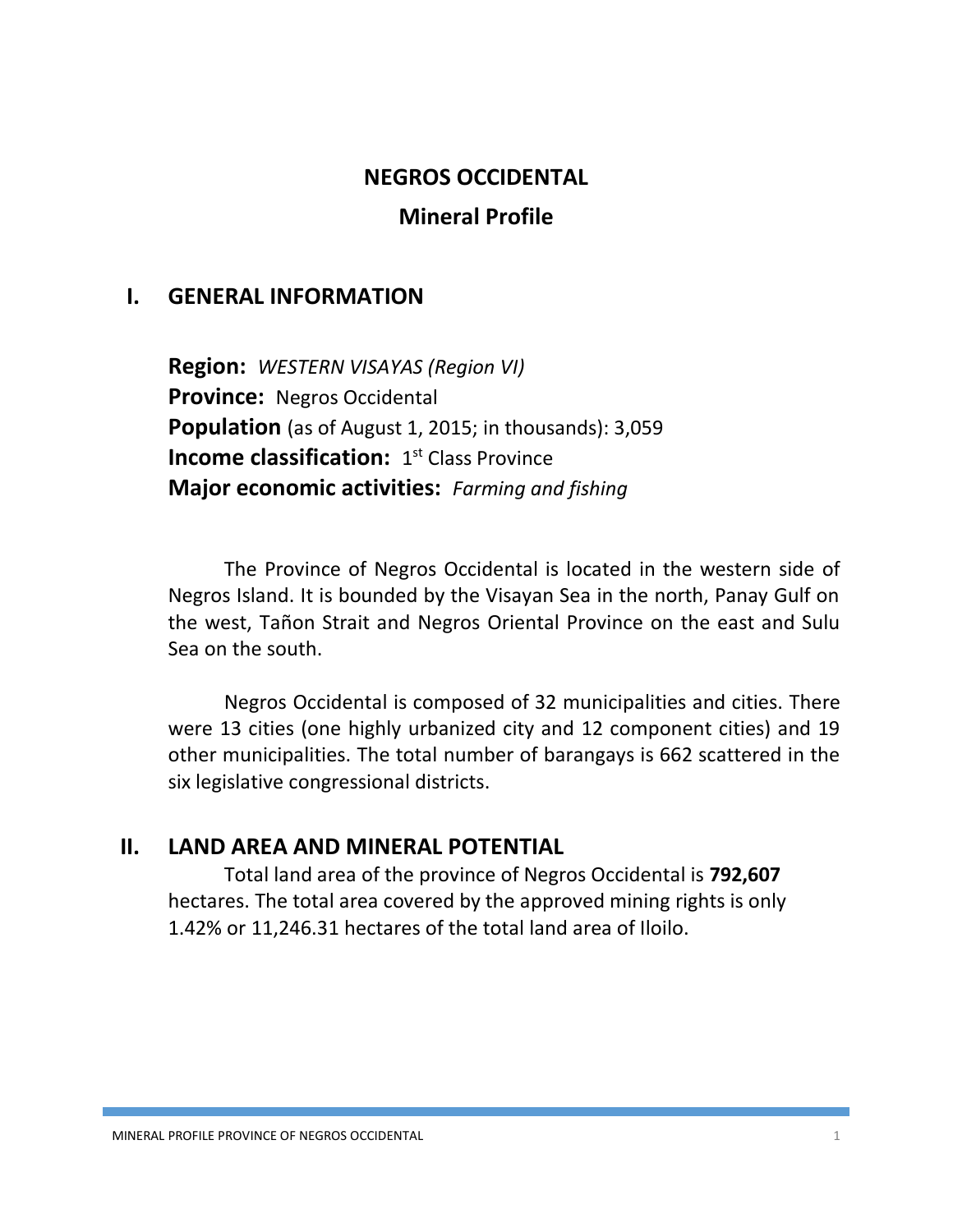

# **Number of Mining Rights Issued by National Government in Negros Occidental**

| <b>TYPE OF MINING RIGHT</b>                            | <b>NUMBER</b> | <b>AREA</b>    |
|--------------------------------------------------------|---------------|----------------|
| <b>Mineral Production Sharing</b><br>Agreements (MPSA) | 7             | 10,252.28 has. |
| <b>Mineral Processing Permit</b><br>(MPP)              | 5             | Not applicable |
| <b>Industrial Sand and Gravel</b><br>(ISAG) Permit     | 184           | 701.74 has.    |
| <b>Commercial Sand and Gravel</b><br>(CSAG) Permit     | 72            | 91.93 has.     |
| <b>Quarry Permit</b>                                   | 52            | 200.36 has.    |
| TOTAL                                                  | 320           | 11,246.31 has. |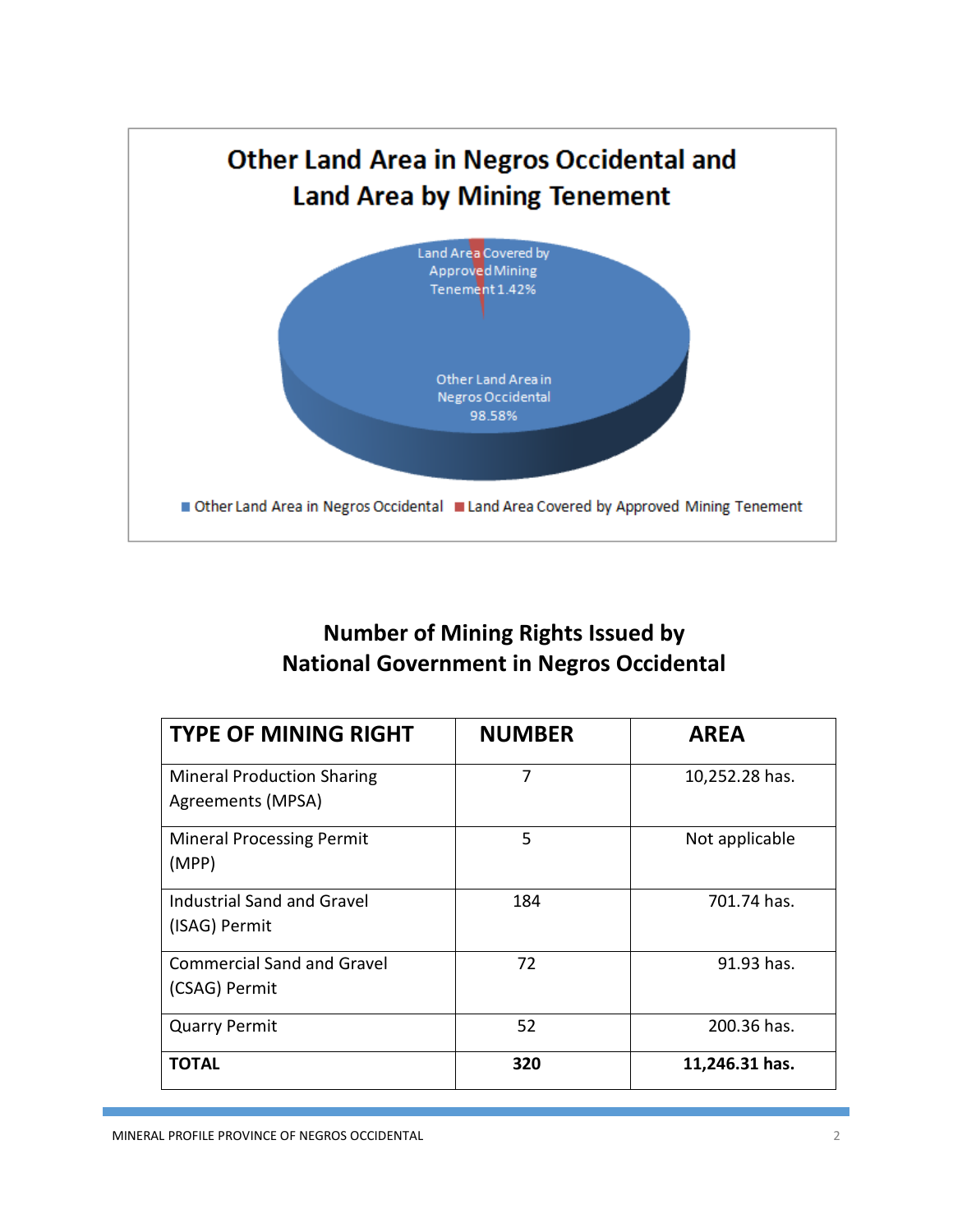### **III. MINERAL RESOURCES DEVELOPMENT PROJECTS**

There are three existing mining companies in the province but they are not on operation stage yet. The companies are still on the exploration stage, discovering the potential volume of minerals present in the area.

| <b>Mining Projects/Operators/Permit Holder</b>                                       |                                                                                                                                                                                                                                                                                                                                                                                                                                                                                                                                                                                                                             |                                                                                                                                                                                                                                                                                                                                                                                                                                                                                                                                                               |  |
|--------------------------------------------------------------------------------------|-----------------------------------------------------------------------------------------------------------------------------------------------------------------------------------------------------------------------------------------------------------------------------------------------------------------------------------------------------------------------------------------------------------------------------------------------------------------------------------------------------------------------------------------------------------------------------------------------------------------------------|---------------------------------------------------------------------------------------------------------------------------------------------------------------------------------------------------------------------------------------------------------------------------------------------------------------------------------------------------------------------------------------------------------------------------------------------------------------------------------------------------------------------------------------------------------------|--|
| <b>Production</b><br><b>Mineral</b><br><b>Sharing</b><br><b>Agreements</b><br>(MPSA) | Philexgold Phils., Inc.<br>2 Vulcan Industrial & Mining Corp.<br>Maricalum Mining Corp.                                                                                                                                                                                                                                                                                                                                                                                                                                                                                                                                     | Selenga Mining Corp.<br>San Dominico Minerals &<br>Industrial Corp.<br>Silicon Development Corp.                                                                                                                                                                                                                                                                                                                                                                                                                                                              |  |
| <b>Mineral</b><br>Processing<br>Permit (MPP)                                         | Rocache Aggregates and Dev't.<br>Corporation<br><b>Krushrock Corporation</b><br>ERJ Northern Negros Aggregates                                                                                                                                                                                                                                                                                                                                                                                                                                                                                                              | GC & C, Inc.<br>Kimwa Iloilo Dev't Corp. Talisay<br>City                                                                                                                                                                                                                                                                                                                                                                                                                                                                                                      |  |
| Commercial Sand and<br>Gravel (CSAG)                                                 | Alamon, Allaine E.<br>Alejo, Joeward C.<br>Alinsub, Petrolino, Jr.<br>Ardosa, Arthur P.<br>Bachicha, Aileen P.<br>Bago City Aggregates Operators and<br><b>Workers Cooperative</b><br>Bilan R. Teresa<br>Cabras, Recto D.<br>Camingao, Rhonielle F.<br>Cango, Melvin<br>Canja, Marissa R.<br>Casuyon, Rosalie<br>Dela Cruz, Erwin B., Sr.<br>Dela Fuente, Edgar M.<br>Della, Ruel M.<br>Delos Santos, Dina<br>Delos Santos, Dina B.<br>Ereje, Ivan S.<br>Erlinda V. Baguio Menchaca Integrated<br><b>Agricultural Corporation</b><br>Erlinda V. Baguio San Jose Sugar<br><b>Development Corporation</b><br>Estobo, Erico S. | Jocson, Ivy Joy F.<br>Jongoy, Ma. Elena H.<br>Ku, Michael John S.<br>Lacson, Renen Pj P.<br>Lim, Jacinto, Jr.<br>Lim, Olive Joy<br>Maalat, Beau Dylan L.<br>Matti, Alberto<br>Memoria, Jude<br>Mondejar, Antonio<br>Moneymill Financing Corp.<br>Montelbano, Marissa R.<br>Montes, Glelo G.<br>Noble, Belinda<br>Pataytay, Romy R.<br>Peña, Bonifacio Mario<br>Peñalopez, Enterprises<br>Perez, Rosalia J.<br>Proxima Centauri Reality & Dev't<br>Corp.<br>Pugoy, Valeriana F.<br>San Jose Sugar Dev't. Corp.<br>Selibio, Jan Louie N.<br>Selibio, Lourdes N. |  |
|                                                                                      | Escober, Bonafe A.                                                                                                                                                                                                                                                                                                                                                                                                                                                                                                                                                                                                          | Sian, Gerald Anthony Y.                                                                                                                                                                                                                                                                                                                                                                                                                                                                                                                                       |  |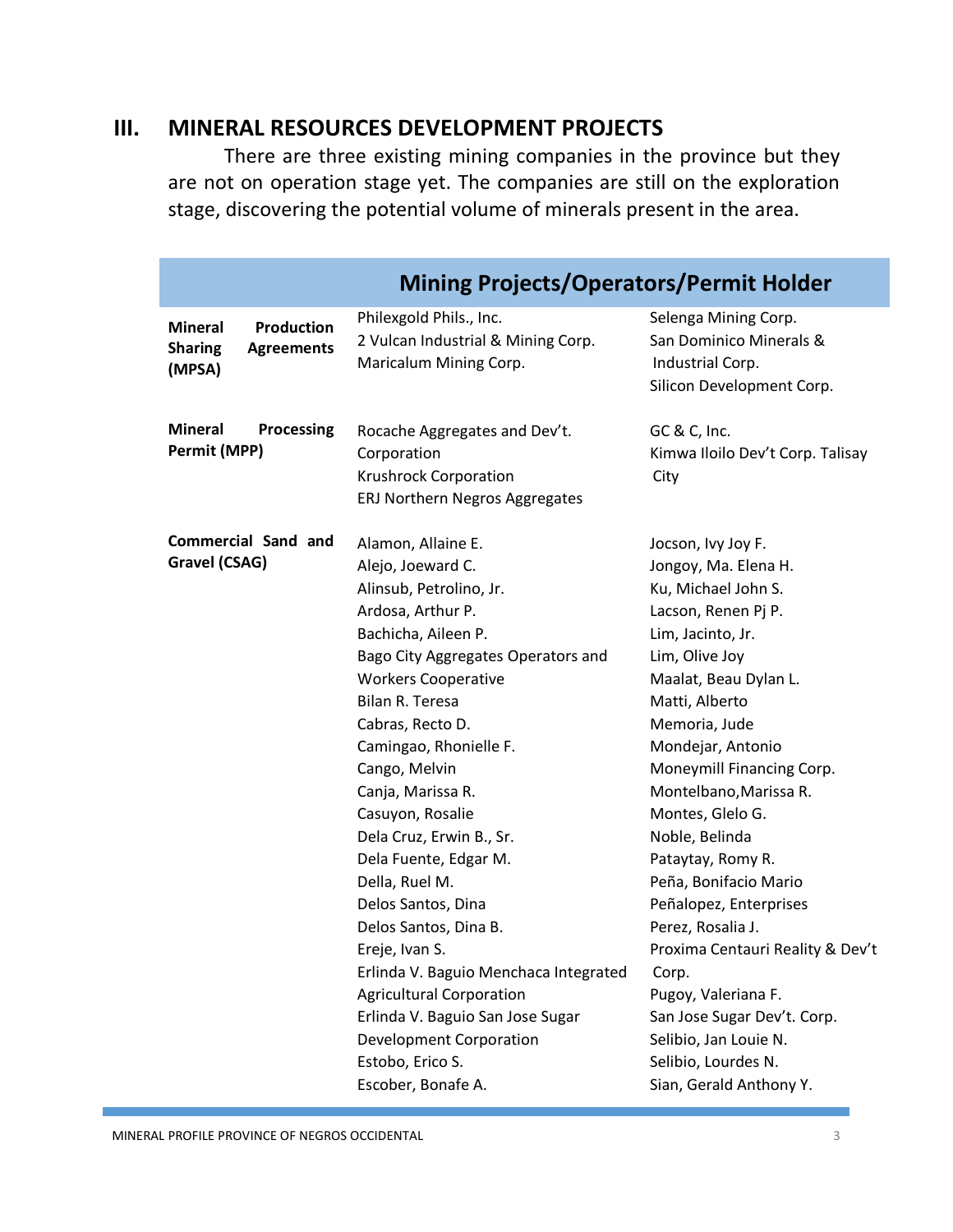|                                  | Eusebio, Lilia C.                             | Sombito, Eden Marie                      |  |
|----------------------------------|-----------------------------------------------|------------------------------------------|--|
|                                  | Gonzaga, Jose Vicente III                     | Sta. Ana, Raul P.                        |  |
|                                  | Gonzales, Alex D.                             | Sy, Ian Dominic A.                       |  |
|                                  | Gonzales, Ronilo D.                           | Sycip, Danielle Isabelle F.              |  |
|                                  | Gutierez, Diosdado, Sr.                       | Tenencia, Stephen John                   |  |
|                                  | Hagad, Carlos H.                              | Tenorio, Maria                           |  |
|                                  | Heota, Juvy                                   | Uy, Lyndon                               |  |
|                                  | Hinojales, Miguel S.                          | Uychiat, Edgardo                         |  |
|                                  | Hisona, Ulysses C.                            | Varela, Nora J.                          |  |
|                                  | Homeworld Const. Corp.                        | Villaruel, Romeo Sr.                     |  |
|                                  | Javier, Eduardo T. Sr.                        | Weber, Christian                         |  |
|                                  | Javier, Erica A.                              | <b>WEGAPLAS Corporation</b>              |  |
|                                  | Javier, Melrose P.                            | Yuthasasthrakosol, Cecilia K.            |  |
|                                  |                                               |                                          |  |
| <b>Industrial</b><br>Sand<br>and | 125 Cor Caroli, Inc.                          | Malogo Aggregate Ventures, Inc.          |  |
| Gravel (ISAG)                    | Aguilar, Monica Marie T.                      | <b>Stanium Construction</b>              |  |
|                                  | Aguilar, Oliver John A.                       | Development Corp.                        |  |
|                                  | Alba, Jay Brone M.                            | Matiling, Katherine A.                   |  |
|                                  | Alonso, Nicolas A.                            | MCDS Aggregates, Inc.                    |  |
|                                  | Alvarado, Lelebeth A.                         | Miraflor, Ma. Elena R.                   |  |
|                                  | Ambait, Helen G.                              | Miraflor, Tirso Ebuen                    |  |
|                                  | Añalucas, Teodoro D. III                      | Mogul, Mythel Ann P.                     |  |
|                                  | Araneta, Rafael C.                            | Mombay, Heinz Jecile                     |  |
|                                  | Argamaso, Cleotilde D.                        | Moneymill Financing Corp. /              |  |
|                                  | Azcona, Pablo Luis S.                         | Ginette Y. Dumancas                      |  |
|                                  | Bago River Sand Rock Corp.                    | Montealbo, Gabriel R.                    |  |
|                                  | Baguios, Rheena V.<br>Morales, Mary Antonette |                                          |  |
|                                  | Barredo, James Matthew L.                     | Nosce, Margarita G.                      |  |
|                                  | Banibane, Mary Grace                          | Ong, Catherine G.                        |  |
|                                  | Bertolano, Jessa E.                           | Ong, Luis T.                             |  |
|                                  | <b>BUGLAS Agri. Ventures Inc. Gregorio</b>    | Ong, Ma. Susan                           |  |
|                                  | Bungcasan, Jr                                 | Octavio, Joatham G.                      |  |
|                                  | Campillanos, Valentin C.                      | Pama, Renante E.                         |  |
|                                  | Canarejo, Nickzer                             | Pandanduyan, Raymar J.                   |  |
|                                  | Causing, Perseus P.                           | Patlingrao, Marlon V.                    |  |
|                                  | Chua, Don Nicholas                            | Patlingrao, Victoria                     |  |
|                                  | Chang, Paul C.                                | <b>Philippine Diversified Developers</b> |  |
|                                  | Chua, Don Nicholas                            | Corp.                                    |  |
|                                  | Climaco, Teresa Asuncion B.                   | Pisueña, Lorenzo Jr. S.                  |  |
|                                  | Colado, Marah Elaine Kay D.                   | Pisueña, Riza S.                         |  |
|                                  | Coloso, Rize P.                               | Planta, Priscilla                        |  |
|                                  | Coloso, Ruel P.                               | Ploteña, Rodneil J.                      |  |
|                                  | Constantino, Henry L.                         | Poe, Jacoueline N.                       |  |
|                                  | Constantino, Juvy L.                          | Pornia, Edwito P.                        |  |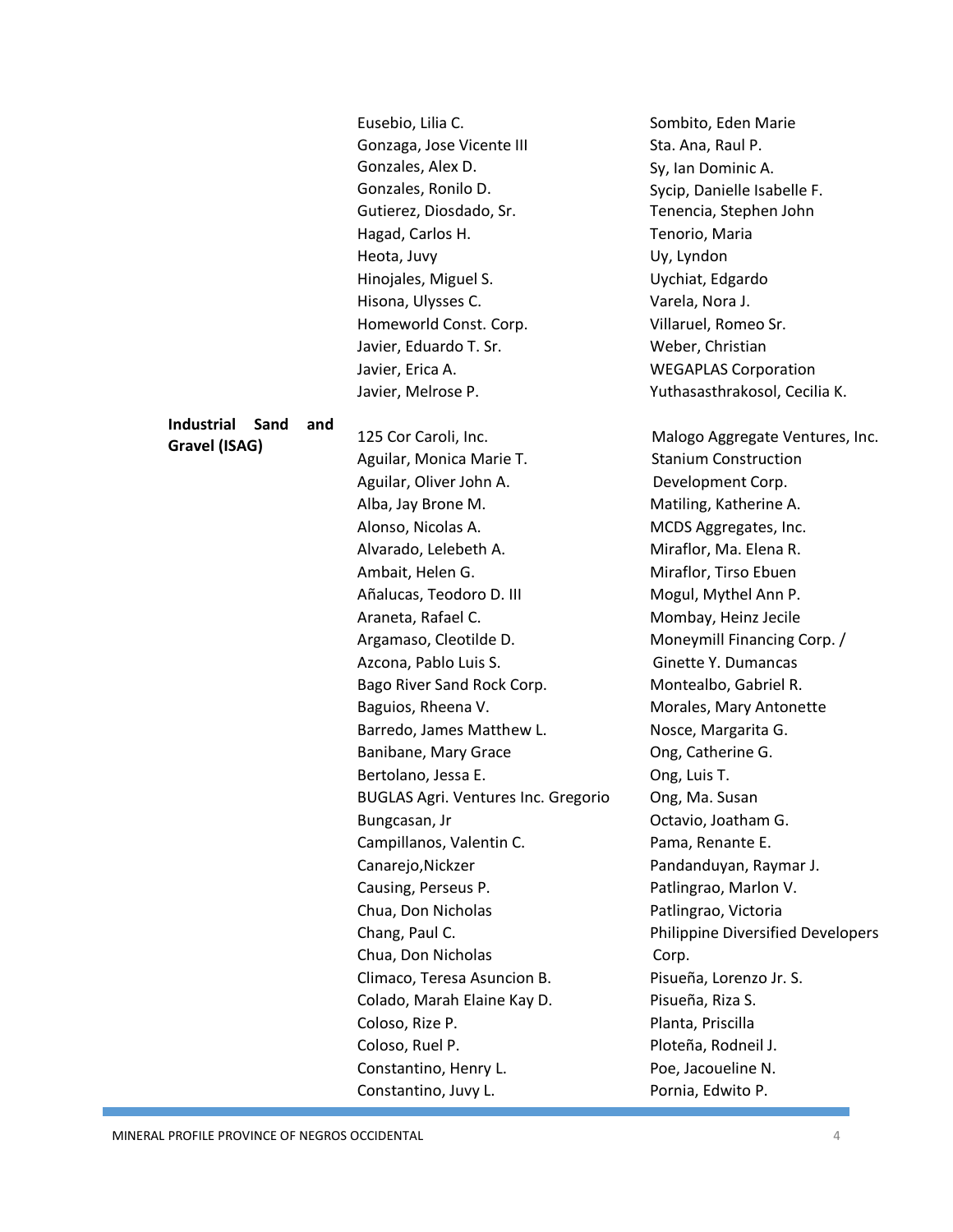Corpus, Elmer Corro, Maria Christina L. Cocuba,Ma. Theresa H. Daniel, Allan C. Daniel, Helga D. De Guzman, Benjamin B. Dela Cruz, Hersie A. Delos Angeles, Honey Lee Diacamos, Felix Z. Diamond, Echel Stephanie R. Dinsay, Ma. Thessa M. Dumancas, Charles Anthony Elizalde, Maria Isabel Encarnacion, Faith Charity J. Espida, Renan Espeja, Aurelio M. Jr. Evangelista Erwin Johanes N. Fernandez, Madeleine G. Fuentes, Romanito S. Ga, Virginia J. Garaygay, Neal Rene R. Garcia, Jelyn P. Garcia, Marza Marie M. Gaston, Emiliano Jose Manuel Francisco Gatuslao, Antonio M. Genovea, Antonio B. Gilbor, John Alfred Ginette Y. Dumancas Moneymill Financing Corp. Golez, Juan Miguel R. Golez, Ma. Teresa J. Golez, Perla Golez, Suzette Gonzaga, Jose Alvin C. Gonzales, Angely S. Gonzales, Carmen V. Gumtang, Ma. Oliva Hao, Cenhua Hirro, Clint John E. Ibañez, Melvin Infante, Jason Jeffrey G. Israel Telis Lopez Sugar Corp. Javelona, Nancy G. Javelona, Noel P.

Pratt, Mai B. Proxima Centauri Reality & Dev't. Corp. Pugoy, Gualberto A. Qua, Louie John L. Quemado, Rudy E. Quimbao, Rommel A. Ramos, Martin C. Reboton, Joseph Louie B. Reboton, Lydia Y. Regalado, Manuel Y. Regalado, Peter Andrew Regino, Tricia Anne L. Reliquias, Jerro V. Rodrigazo, Heide F. Sabay, Emmanuel Sr. Sabay, Emmanuel Sr. Salazar, Mona Liza H. San Carlos Aggregates Saron, Renante W. Sarona, Yvonne S. Sason, Jonas P. Seguiro, Bien Paul O. Seguiro, Bien Paul O. Serra, Joey N. Sian, Jan Laurence G. Stella Mae Aguilar Solinap, Nicolas A. Sombito, Eden Marie Sombito, Louie Jay L. Sombito, Romulo Jr. M. Sy, Jerry L. Sy, Jerry L. Sy, Margrey A. Sy. Cresa A. Sycip, Sandra Ruth Mercedes Encarnicion F. Tokoname Enterprises Tan Yu,Edilberto G. Teodoro, Joseph P. Teves, Geraldine Marie G. Tinsay, Carlos A. Tomaro, Jose Tirso M. Torno, Gretchen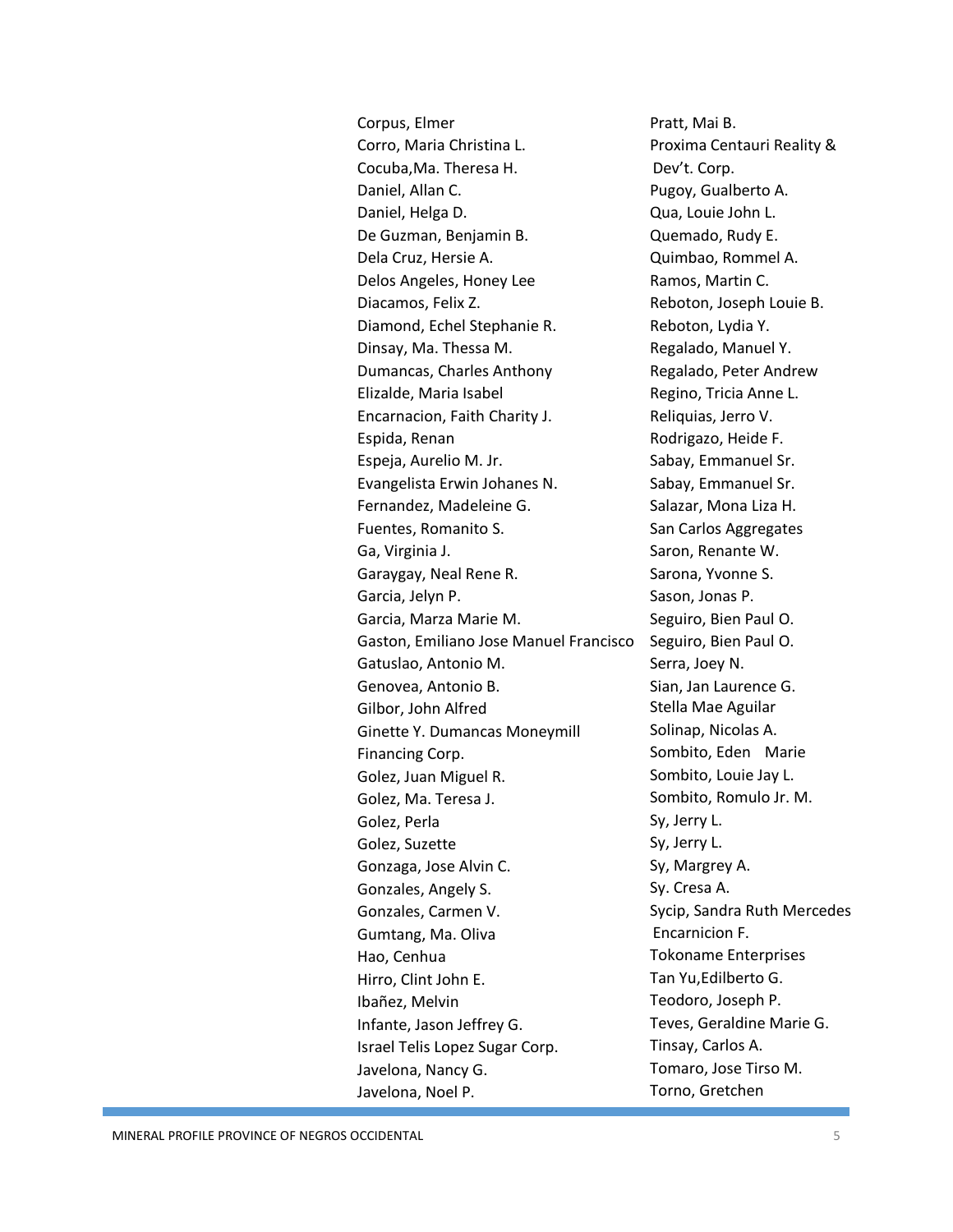Javelosa, Rommel B. Jesselle R. Hisanza GC & C Inc. Jesselle R. Hisanza Homeworld Const. Corp. Jesselle R. Hisanza Mountain Aggregates Inc. Jesselle R. Hisanza Wegaplas Corp. Jison, Kristine V. Jison, Elisa M. Jison, Isabelita M. JLL Agri. Dev't. Corp. Joel Chua San Carlos Aggregates Corro Ponds & Sugarlands, Inc. KUNSTWERK Aggregates Kuykendall, Eliemar Lacson, Andrea Isabel Lamis, Arnel H. Lamis, Larry H. Limsiaco, Andremoore T. Lopez Sugar Corporation Loredo, Arnel D. Carmen Agricultural Dev't. Corp. Maalat, Carissa L. Mahinay, Emelyn M.

Torres, Katrina Angelica, Y. Uy, Francisco M. Jr. Uy, Jose Francisco Victorias Milling Company, Inc. Victorias Milling Company, Inc. Villa, Benjamin B. Villaflor, Wilma Villafranca, Manuel R. Jr. Villarin, Leo C. Villarosa, Democrita T. Villanueva, Carmen Michelle C. Villavicencio, Anthony Yap, Warren L. Yee, Jose Danilo R. Yeneza, Ferdinand John M. Yu, Noemi D. Yu, Noemi D. Yusay, Eliseo C. Jr. Yu Yap, Aylmer Zarragosa, Ivan M. Zayco, Freddie W.

#### **Quarry**

Almana Property & Dev't. Corp. Almana Property & Dev't. Corp. Ansag, Ma. Genel B. Añalucas, Corazon Arcilla, Dante C. Baja, Ma. Rose P. Barromeda, Florencia P. Bilbao, Ma Teresa L. Powderock Ventures Phils, Inc. Capitle, Willy S. Carmona, Martin Vicente G. Cerrada, Ma. Teresa Choa, Fonsella Kae S. Cornel, Edwin First Pick Construction Enterprises First Pick Construction Enterprises Gatinao,George S. Sr. Guirrnela, Benjamin Roy II

Malan, Wilfred L. Malan, Wilma L. Morales, Efren Nemenzo, Evelyn J. Panganiban, Damasco Piodena, Antonio C. Powderock Ventures Phils, Inc. Proxima Centauri Realty & Dev't. Corp. Ramirez, Christine V. Ramos, Diosdado Rasimo, Antonio Rebatado,Petron B. Jr. Reliquas,Gene A. Sarrosa, Joseph Edgar Singbenco, Allan S. Sta. Ana, Raul P. Torre, Orlando Jr.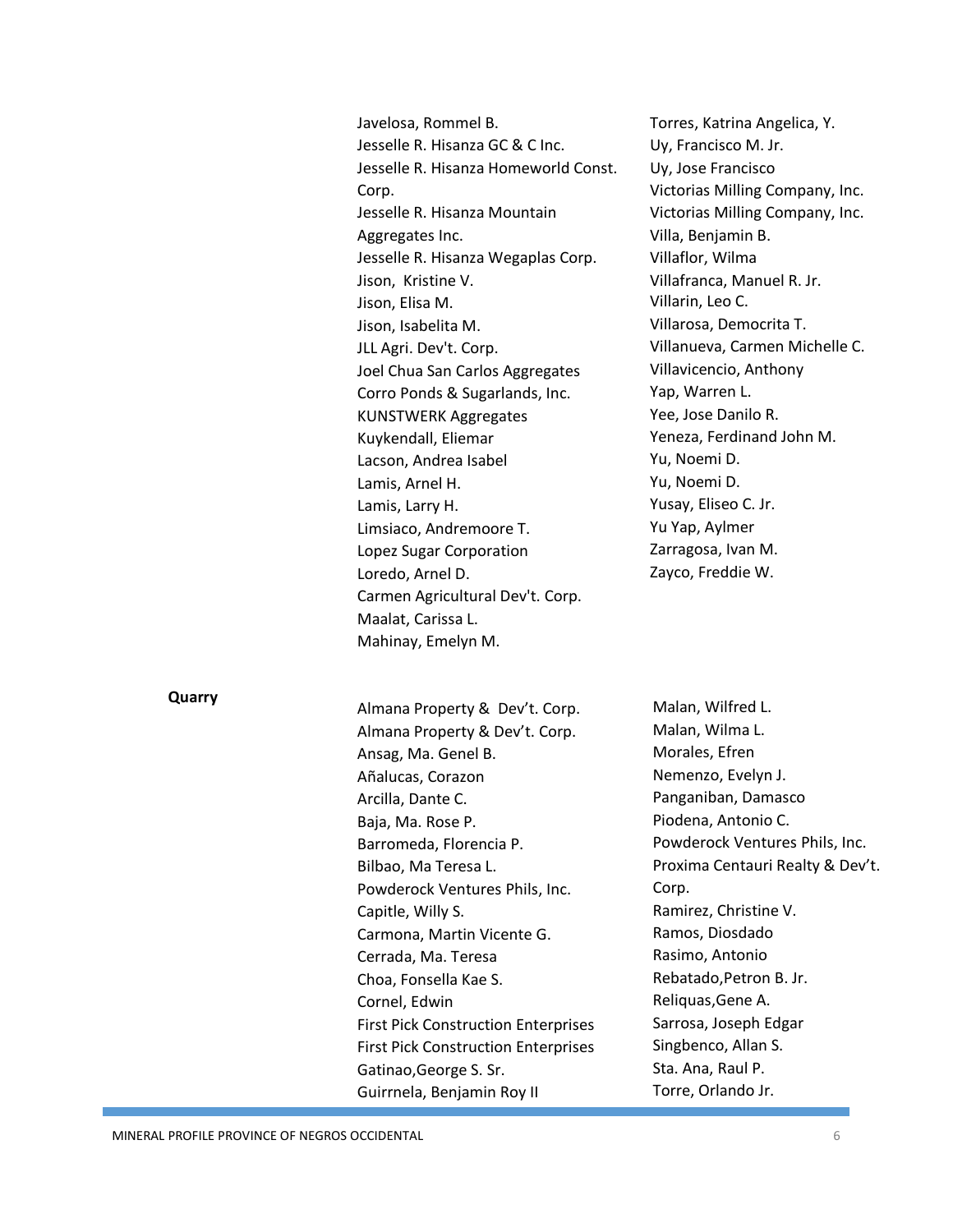Itona, Caryl B. Javier, Rolly Ledesma, Eduardo V. Jr. Lesondato, Doroteo, Jr. Limbo, Domingo Mnauel F. Lucio, Carlos B. Luzarita, Daniel Q. Maalat, Beau Dylan L. Maalat, Roseller

Trinidad Agricultural Corporation Uy, Farley V. Uychiat, Cesar Jr. Vega, Barbara C. Villarete, Juanito Villegas, Vito V. Ytem, Rose Kristine Zayco, Freddie W.

# **IV.ECONOMIC CONTRIBUTION**

### **Mining Investments**

With regard to the mining investment of the Province, no records were found yet since companies are still under exploration period. Assets are yet to be found in the target areas.

### **Production**

| <b>Mineral Commodity</b> | Quantity         | Value (PhP)      |
|--------------------------|------------------|------------------|
| Sand and Gravel          | 173,386.58 Cu.M. | 1,841,300,856.99 |
| <b>Waste Materials</b>   | 6,113.04 Cu.M.   | 695,414.80       |
| <b>Filling Materials</b> | 3,202.00 Cu.M.   | 1,760,623.00     |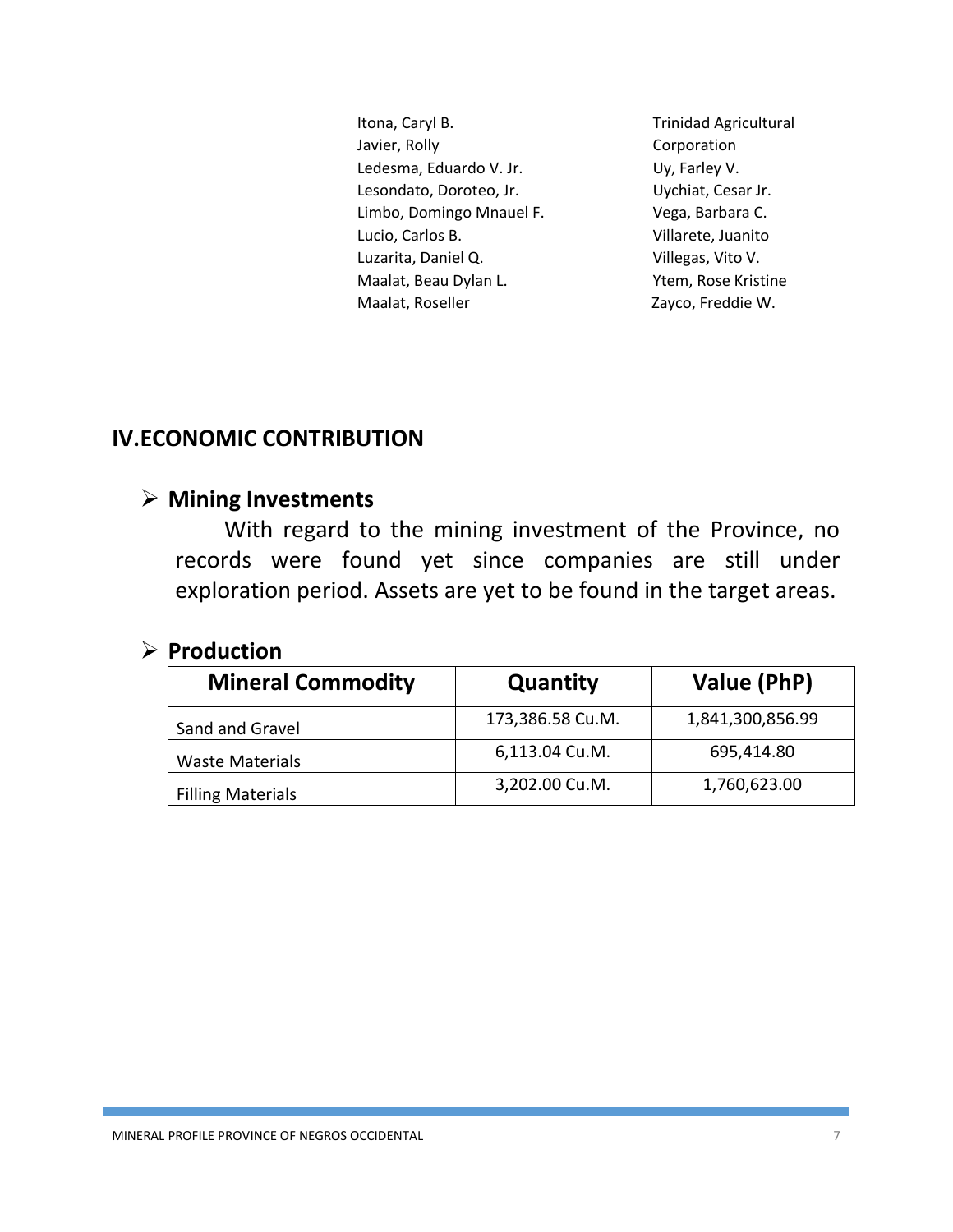# **Employment**

| <b>Type of Permit</b>                               | <b>Male</b>                                   | Female | <b>Total</b> |
|-----------------------------------------------------|-----------------------------------------------|--------|--------------|
| <b>Mineral Production Sharing Agreements (MPSA)</b> | Not submitted MGAR                            |        |              |
| Mineral Processing Permit (MPP)                     | 145                                           | 18     | 163          |
| Industrial Sand and Gravel (ISAG) Permit            | Report from the LGU is yet to<br>be submitted |        |              |
| Commercial Sand and Gravel (CSAG)                   | Report from the LGU is yet to<br>be submitted |        |              |
| <b>Quarry Permit</b>                                | Report from the LGU is yet to<br>be submitted |        |              |

# **Taxes Paid**

- Total amount occupational fee paid by the three out of seven mining companies amounted to PhP 254,295.00.
- Specific municipalities where the exploration of minerals are in Sipalay and Hinobaan fo Philex Gold Phils., Inc., Hinobaan, Sipalay and Candoni for Vulcan Industrial and Mining Corp., Cauyan and Sipalay for Maricalum Mining Corp., Candoni and Sipalay for Selenga Mining Corp., Kabankalan for San Dominico Minerals and Industrial Corp., Sagay City for Silicon Development Corp.